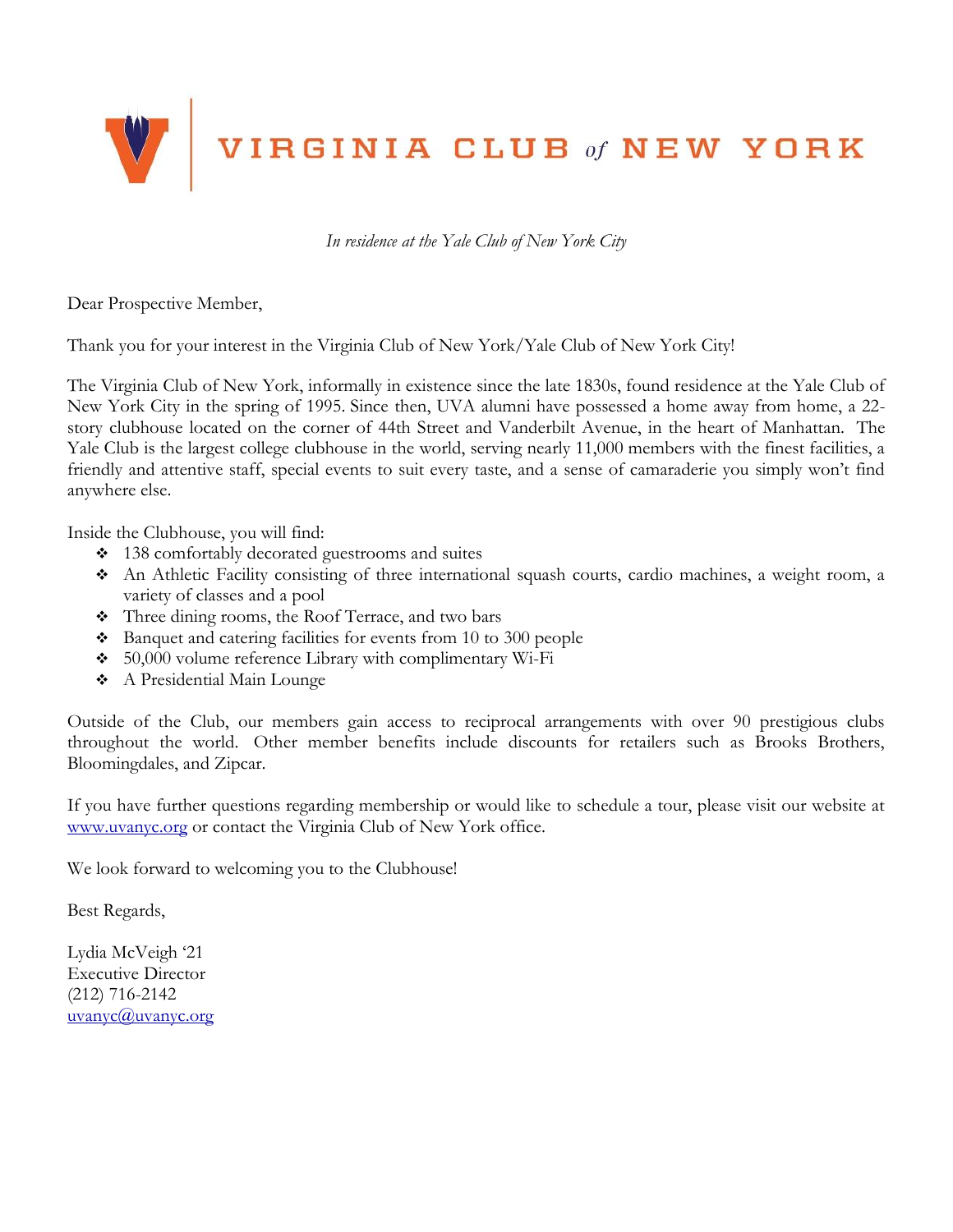# **Virginia Club of New York**

*In residence at the Yale Club of New York City*

#### **Dues Rate Schedule Effective January 1, 2021 – December 31, 2021**

| $(1, 1, 1)$ , $(2, 1)$ , $(3, 1)$ , $(4, 1)$ , $(5, 1)$ , $(6, 1)$ |                     |               |                |  |  |
|--------------------------------------------------------------------|---------------------|---------------|----------------|--|--|
| Undergraduate Year                                                 | Quarterly Yale Club | Quarterly UVA | Initiation Fee |  |  |
|                                                                    | Dues                | Assessment    |                |  |  |
| Class of 2011 and earlier                                          | 538.00              | 35.00         | 2,152.00       |  |  |
| Class of 2012/13                                                   | 427.00              | 35.00         | 1,708.00       |  |  |
| Class of 2014/15                                                   | 322.00              | 35.00         | 1,288.00       |  |  |
| Class of 2016/17                                                   | 206.00              | 35.00         | 824.00         |  |  |
| Class of $2018/19/20/21*$                                          | 148.00              | 35.00         | 592.00         |  |  |

#### **Resident (live/work within 30 miles)**

\*Initiation fee waived for Class of 2021 undergraduates until December 31, 2021

#### **Suburban (live/work within 30-60 miles)**

| Undergraduate Year        | Quarterly Yale Club | Quarterly UVA | Initiation Fee |
|---------------------------|---------------------|---------------|----------------|
|                           | Dues                | Assessment    |                |
| Class of 2011 and earlier | 335.00              | 35.00         | 1,340.00       |
| Class of 2012/13          | 274.00              | 35.00         | 1,096.00       |
| Class of 2014/15          | 206.00              | 35.00         | 824.00         |
| Class of 2016/17          | 148.00              | 35.00         | 592.00         |
| Class of $2018/19/20/21*$ | 93.00               | 35.00         | 372.00         |

\*Initiation fee waived for Class of 2021 undergraduates until December 31, 2021

#### **Non-Resident/International (live/work over 60 miles)**

| Undergraduate Year              | Quarterly Yale Club | Quarterly UVA | Initiation Fee |  |
|---------------------------------|---------------------|---------------|----------------|--|
|                                 | Dues                | Assessment    |                |  |
| Class of 2011 and earlier       | 265.00              | 30.00         | 1,060.00       |  |
| Class of 2012/13                | 219.00              | 30.00         | 876.00         |  |
| Class of 2014/15                | 171.00              | 30.00         | 684.00         |  |
| Class of 2016/17                | 138.00              | 30.00         | 552.00         |  |
| Class of $2018/19/20/21*$       | 70.00               | 30.00         | 280.00         |  |
| International (2011 or earlier) | 219.00              | 30.00         | 876.00         |  |
|                                 |                     |               |                |  |

\*Initiation fee waived for Class of 2021 undergraduates until December 31, 2021

#### **Other Memberships**

| Undergraduate Year           | Quarterly Yale Club      | Quarterly UVA       | Initiation Fee |
|------------------------------|--------------------------|---------------------|----------------|
|                              | Dues                     | Assessment          |                |
| <b>Full Time UVA Faculty</b> | 165.00                   | 30.00               | 660.00         |
| Full Time Graduate Student   | 50% off regular dues     | 35.00               |                |
|                              | category <b>based</b> on | (resident/suburban) | 100.00         |
|                              | undergraduate            | or 30.00 (non-      |                |
|                              | vear                     | resident)           |                |
| Spouse/Domestic Partner      | $190.00$ (annual)        | 0.00                | 190.00         |

**Dues payable quarterly on March 1, June 1, September 1, December 1. Yale Club dues and initiation fees are subject to an 8.875% sales tax.**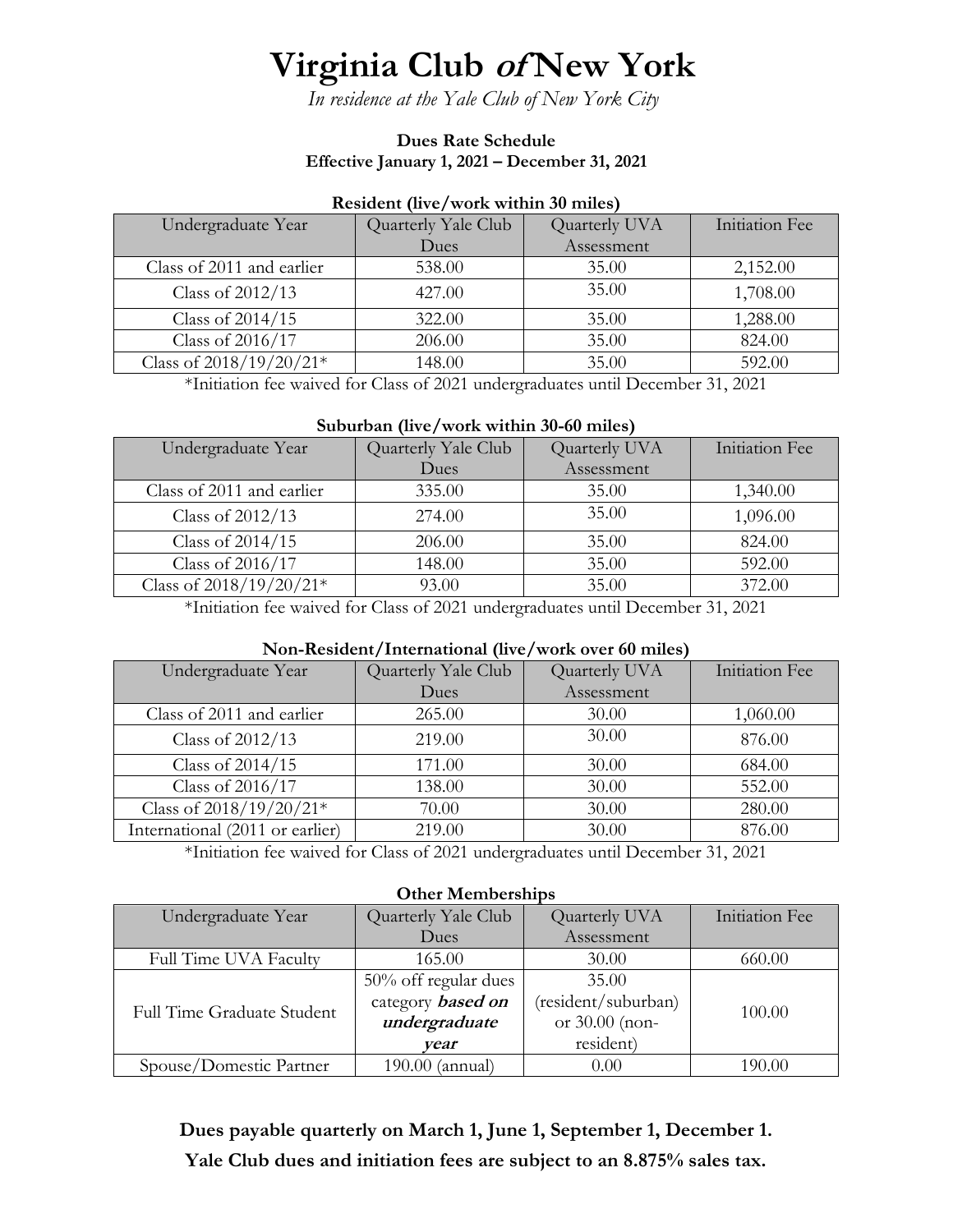# **Virginia Club of New York**

*In residence at the Yale Club of New York City*

### **MEMBERSHIP FACTS**

All UVA graduates (college or graduate school) may join the Club.

Dues are based on undergraduate class year, regardless of the university attended, and proximity of the applicant's home or work residence to the Club. For example, if the applicant graduated from college in 2012 and then went to UVA for graduate school and graduated in 2015, the applicant would be placed into the 2012 membership category. If an applicant works or lives in New York City, he or she would be considered a Resident.

Members may request membership for their spouse or domestic partner at the cost of \$190.00 plus tax per year and a one-time \$190.00 spousal initiation fee. This membership gives the spouse or domestic partner a separate account number and access to the Club regardless of whether the member is present.

- Letters of reference are not required for any alumni or family membership categories.
- \* Your first month's dues, UVA assessment fee, and initiation fee are due upon application to the Club.
- All rates include 8.875% New York State sales tax.

### **BILLING FACTS**

- Quarterly dues are charged every three months (March, June, September, and December).
- House charges are billed every month.
- \* Payment may be made online with a credit card or by check.
- There is no tipping at the Club. The gratuity is added to all dining room bills and other employees are compensated by contributions to our Annual Holiday Fund.
- Members can sign up for the athletic package for \$154.00 plus tax per quarter or can use the gym for \$18.00 per visit.

### **USING THE CLUB**

- Only members or guests of members may use the Club.
- Please present your membership card upon entering the Club.

The Club adheres to a business casual dress code. Sneakers, shorts, and athletic wear are not permitted in public spaces. Jackets and ties are not required.

 $\bullet$  Denim – neat, clean, and in good repair – is acceptable in the Library and in the Grill Room at all times. Denim is also acceptable in the Roof Dining Room on weekends throughout the year and at all times during the summer.

 $\lozenge$  Members may bring guests to member events as long as the member is present. Members may also set up guest passes through the Front Desk.

- $\triangleleft$  There are no food or beverage minimums at the Club.
- Children are welcome in the Club. Children over ten years of age are required to abide by the dress code.
- Cell phone use is only permitted in the Lobby, stairwells, guestrooms, and the Grill Room when meals are not being served.

Business is permitted in limited areas of the Club. Please do not display papers or laptops in the Main Lounge, Main Bar, or any of the restaurants. The Grill Room is open for business purposes Monday through Friday, 8:30 am to 4:00 pm. Members may hold meetings with a maximum of three additional people for an hour or less.

 $\bullet$  Complimentary Wi-Fi is available throughout the Club. Laptops are permitted in the Grill Room during Business and Meeting Hours and in the Library. Use of iPad, Kindle, and other e-readers is permitted in all public spaces.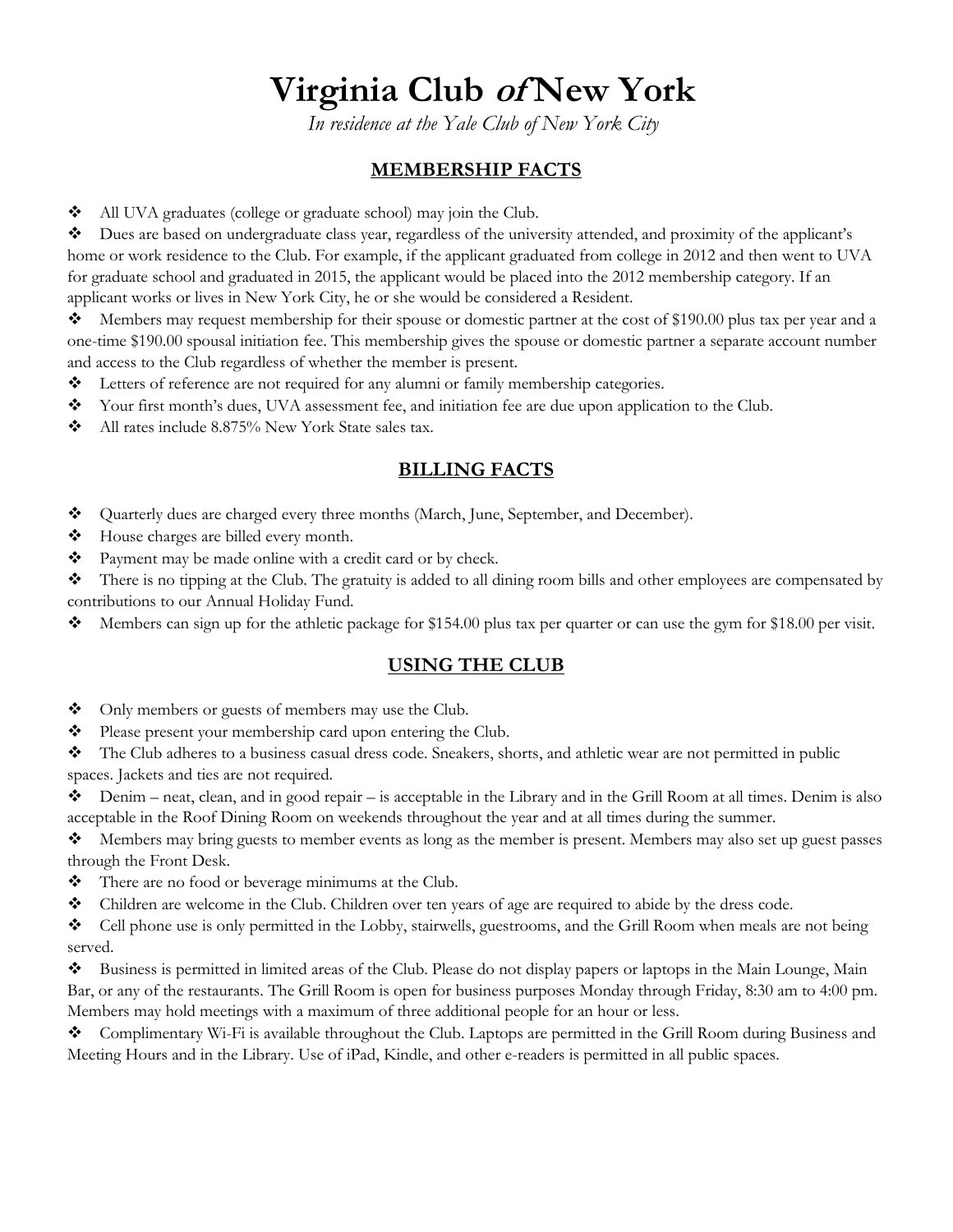## **Virginia Club of New York In residence at the Yale Club of New York City**

#### **RECIPROCAL CLUBS**

Club members have access to other exclusive clubs worldwide at prices much lower than comparable luxury hotels. Please note that this list is subject to change. We recommend visiting yaleclubnyc.org for the most up-to-date information

#### **United States International**

Marines' Memorial Club, San Francisco, CA Alexandra Club, Melbourne Graduate Club, New Haven, CT Vancouver Club The Columbia Club, Indianapolis, IN Sloane Club, London Union League of Philadelphia Cape Town Club, South Africa Hope Club, Providence, RI University Club of Memphis, Memphis, TN The Fort Worth Club Alta Club, Salt Lake City, UT Washington Athletic Club, Seattle, WA University Club of Milwaukee

Berkeley City Club **Hurlingham Club of Buenos Aires** University Club of San Francisco Royal Automobile Club of Australia, Sydney Los Angeles Athletic Club United Service Club, Queensland California Yacht Club, Marina del Rey, CA University House at The Australian National University, Acton The Athenaeum, Pasadena, CA National Club, Toronto, Canada University Club of Denver Union Club of British Columbia The Hartford Club, Hartford, CT Royal Canadian Military Institute, Toronto, Canada Quinnipiack Club, New Haven, CT American Club of Hong Kong Town and Country Club, Hartford, CT Hong Kong Football Club Army & Navy Club, D.C. Army Navy Club, London Cosmos Club, D.C. Hurlingham Club, London University Club of Washington, D.C Lansdowne Club, London The Pacific Club, Honolulu, HI Leander Club, Henley-On-Thames The Standard Club, Chicago, IL Naval and Military Club, London Union League Club of Chicago Royal Air Force Club, London University Club of Chicago St. James's Club, London The Lenox Club, Lenox, MA Stoke Park Club, Buckinghamshire The Algonquin Club, Boston, MA Oxford and Cambridge Club, London Harvard Club of Boston Cercle de L'Union Interaliee, France Union Club of Boston Club de Port la Galere, France St. Botolph Club, Boston, MA Union International Club, Frankfurt, Germany University Club of Boston The Stephen's Green Hibernian Club, Dublin, Ireland Detroit Athletic Club, Detroit, MI Tokyo American Club, Tokyo, Japan Minneapolis Club, Minneapolis, MN Muthaiga Country Club, Kenya Fort Orange Club, Albany, NY De Industrieele Groote Club, Amsterdam Down Town Association, New York, NY Northern Club, Auckland, New Zealand India House Club, New York, NY The Canterbury Club, Christchurch, New Zealand Genesee Valley Club, Rochester, NY The Wellington Club, New Zealand Fort Schuyler Club, Utica, NY Gremio Literario, Lisbon Queen City Club, Cincinnati, OH Royal Scots Club, Edinburgh Union Club of Cleveland Western Club, Glasgow Athletic Club of Columbus, Columbus, OH The American Club of Singapore Arlington Club, Portland, OR The Tanglin Club, Singapore Duquesne Club, Pittsburgh Circulo Ecuestre, Barcelona Racquet Club of Philadelphia Club Financiero Genova, Madrid